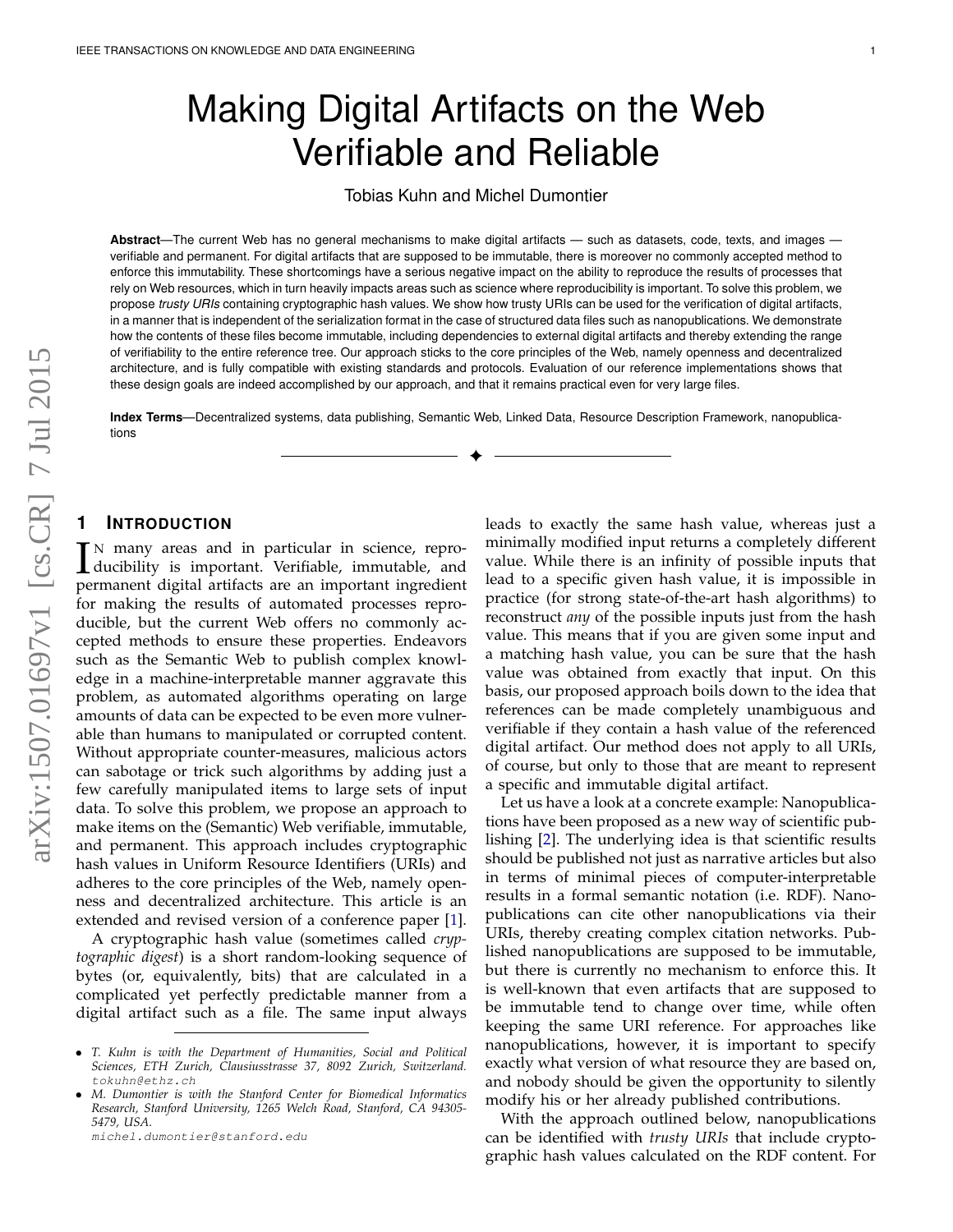

<span id="page-1-0"></span>Fig. 1. Schematic illustration of the range of verifiability for the trusty URI on the top left. The green area shows its range of verifiability that covers all artifacts that can be reached by following trusty URI links (green arrows).

example, let us assume that you have a nanopublication with identifier  $I_1$  that cites another nanopublication with identifier  $I_2$ . If you want to find the content of  $I_2$ , you can simply search for it on the Web, not worrying whether the source is trustworthy or not, and once you have found an artifact that claims to be  $I_2$ , you only have to check whether the hash value actually matches the content. If it does, you got the right nanopublication, and if not you have to keep searching (this can of course be automated). A trusty URI like  $I_1$  does not only allow you to retrieve its nanopublication in a verifiable way, but in the next step also all nanopublications it cites (such as  $I_2$ ) and all nanopublications they cite and so on. Any trusty URI in a way "contains" the complete backwards history that is reachable by following trusty URI links. In this sense, the *range of verifiability* is not just the resource itself, but the complete reference tree obtained by recursively following all contained trusty URIs. This is illustrated in Fig. [1.](#page-1-0)

Another important property of nanopublications is that they are self-contained in the sense that they consist not only of the actual scientific assertions but also of their provenance information and meta-data. This means that nanopublications contain self-references in the form of their own identifying URIs. The calculation of a trusty URI must therefore allow for the resulting URI to be part of the digital artifact it is calculated on (this might sound impossible at first, but we show below how it can be achieved). This leads us to the formulation of the following requirements:

- 1) To allow for verification of not only a given digital artifact but its entire reference tree, the hash should be part of the URI of the artifact.
- 2) To allow for the inclusion of meta-data, digital artifacts should be allowed to contain self-references (i.e. their own URIs).
- 3) The verification should be performed on a more abstract level than just the bytes of a file, with modules for different types of content. It should be possible to verify a digital artifact even if it is presented in a different format.
- 4) The complete approach should be decentralized and open: Everybody should be allowed to make verifiable URIs without a central authority.
- 5) The approach should be based on current established standards and be compatible with current tools and formats, so that it can be used right away.

Though there are a number of related approaches, we are not aware of any general approach that complies with all these requirements. In particular, requirements 2 and 3 are not addressed by existing approaches. The main benefits of artifacts with a trusty URI are that they are verifiable, immutable, and permanent. Let us briefly explain what we mean by these properties.

Trusty URI artifacts are *verifiable* in the sense that a retrieved artifact for a given URI can be checked to contain the content the URI is supposed to represent. It can be detected if the artifact got corrupted or manipulated on the way, assuming that the trusty URI for the required artifact is known, e.g. because another artifact contains it as a link. (Of course, somebody can give you a manipulated artifact with a *different* trusty URI.)

It directly follows that trusty URI artifacts are *immutable*, as any change in the content also changes its URI, thereby making it a *new* artifact. Again, you can of course change your artifact *and* its URI and claim that it has always been like this. You can get away with that if the trusty URI has not yet been picked up by third parties, i.e. linked by other resources. Once this is the case, it cannot be changed anymore, because all these links will still point to the old trusty URI and everybody will notice that the new artifact is a different one.

Third, trusty URI artifacts are *permanent* if we assume that there are search engines and Web archives crawling the artifacts on the Web and caching them. In this situation, any artifact that is available on the Web for a sufficiently long time will remain available forever. If an artifact is no longer available in its original location (e.g. the one its URI resolves to), one can still retrieve it from the cache of search engines, Web archives, or dedicated replication services. The trusty URI guarantees that it is the artifact you are looking for, even if the location of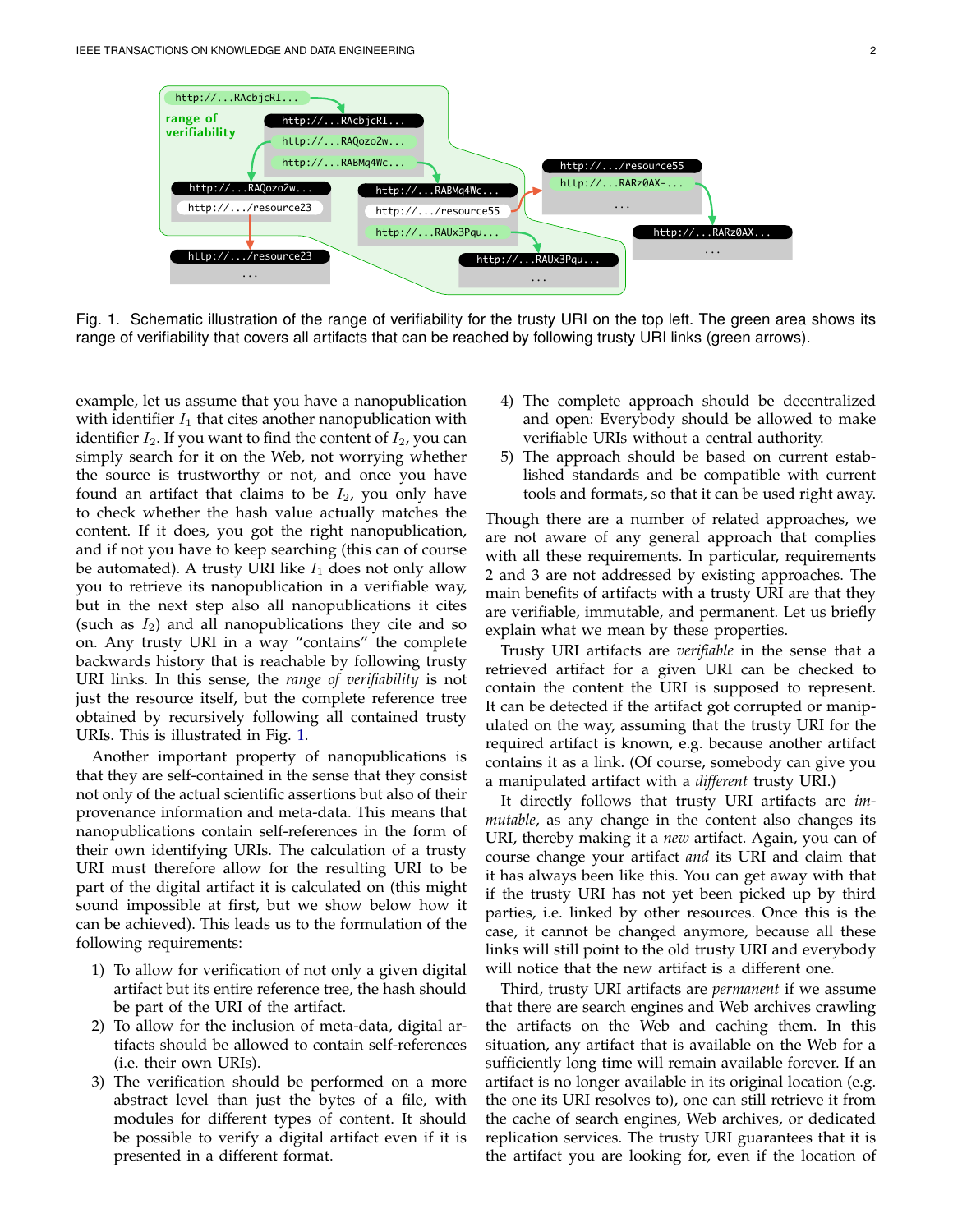the cached artifact is not trustworthy or it was cached from an untrustworthy source.

# **2 BACKGROUND**

There are a number of related approaches based on cryptographic hash values. The Git version control system (<http://git-scm.com>), for example, uses hash values to identify commits of distributed repositories. For such a distributed repository, commits can happen asynchronously and anywhere (even when the respective site is offline). All sites need to be able to issue commit identifiers, yet these identifiers have to be unique. Hash values are a natural solution to this problem. An important difference to our approach is that hash values (called *checksums* in Git) are used to identify the respective artifacts (*commits* in Git) only within a given repository and not on the Web scale. A second important difference is that the hash represents the byte content of files, whereas our approach allows for digital content at different levels of abstraction. On the technical side, Git uses the SHA-1 algorithm, which is no longer considered secure (which is not a serious problem for Git, because typically only trusted parties have write access to a repository).

The proposed standard for Named Information (ni) URIs [\[3\]](#page-9-2) is another important related approach. It introduces a new URI protocol ni to refer to digital artifacts with hash values in a uniform way. These are two examples of ni-URIs:

- ni:///sha-256;UyaQV-Ev4rdLoHyJJWCi11OHfrYv9E1a GQAlMO2X\_-Q
- ni://example.org/sha-256;5AbXdpz5DcaYXCh9l3eI9 ruBosiL5XDU3rxBbBaUO70

The ni-URI approach allows for different hash algorithms, such as SHA-256 (which is, in contrast to SHA-1, considered secure) and optional specification of an authority, such as example.org, where the artifact can be found. It misses, however, some of the features of our list of requirements. As with Git, ni-URIs do not define how digital artifacts can be represented at a more abstract level than their sequence of bytes, and self-references are not supported. Furthermore, current browsers do not recognize the ni protocol, and administrator access to a server is needed to make these URIs resolvable. The latter two points are not a real problem in the long run, but they might hinder the adoption of the standard in the first place. The approach presented in this paper is complementary and compatible. We propose trusty URIs, which can be mapped to ni-URIs but are more flexible and provide additional features.

There are a number of existing approaches to include hash values in URIs for verifiability purposes, e.g. for legal documents [\[4\]](#page-9-3). The downside of such custom-made solutions is that custom-made software is required to generate, resolve, and check the hash references. Here, we propose a general approach that could replace such

specific ones, thereby establishing interoperability of systems and standard infrastructure for creating, resolving, and checking hash references. Standards have been proposed for the verification of quantitative datasets [\[5\]](#page-9-4) and XML documents [\[6\]](#page-9-5), but they are not general enough to cover content such as RDF graphs (at least not in a convenient way) and they keep the hash value separate from the URI reference, which means that the range of verifiability does not directly extend to referenced artifacts.

To calculate hash values on content that is more abstract than just a fixed sequence of bytes, common approaches require the normalization (also called *canonicalization*) of the respective data structures such as RDF graphs. In the general case, RDF graph normalization is known to be a very hard problem, possibly unsolvable in polynomial time [\[7\]](#page-9-6). General algorithms exist [\[8\]](#page-9-7) but they are very inefficient in the general case, with a runtime complexity of  $O(n^n)$ . This stems from the difficulty of handling blank nodes, i.e. identifiers that are only unique in a local scope and can be locally renamed without effects on semantics. Without blank nodes, normalization boils down to sorting of RDF triples, which can be performed in  $O(n \log n)$ . The need for sorting can even be eliminated by using incremental cryptography [\[9\]](#page-9-8), which allows for calculating digests for RDF graphs without blank nodes in linear time [\[10\]](#page-10-0). Such incremental approaches, however, are not as wellstudied as mainstream cryptography methods, and open the possibility of new kinds of attacks [\[11\]](#page-10-1). Efficient normalization algorithms that support blank nodes put restrictions on the graph structure and require additional (semantically neutral) triples to be added to some graphs before they can be processed [\[7\]](#page-9-6), [\[10\]](#page-10-0).

The general need for persistent identifiers for scientific artifacts is widely acknowledged and tackled by a number of approaches [\[12\]](#page-10-2). Similar methods to the ones presented in this paper, i.e. calculating hash values in a format-independent manner, have been proposed to track the provenance of data sets [\[13\]](#page-10-3). This has been used to define a conceptualization of multi-level identities for digital works based on cryptographic digests and formal semantics, covering different conceptual levels from single HTTP transactions to high-level content identifiers [\[14\]](#page-10-4).

With respect to the general goal of making scientific results more reproducible, there are notable efforts in diverse areas such as bioinformatics [\[15\]](#page-10-5), computer science [\[16\]](#page-10-6), and psychology [\[17\]](#page-10-7). Research Objects ([http://www.](http://www.researchobject.org) [researchobject.org](http://www.researchobject.org)) [\[18\]](#page-10-8) are a proposal to bundle papers with their datasets, code, workflows, logs, and other relevant metadata. Such Research Objects are self-contained and immutable packages that are sharable and cite-able, and should make the respective research reusable and reproducible. For this and similar approaches, trusty URIs could be used in the future to make such bundles and other kinds of digital artifacts verifiable and to enforce their immutability.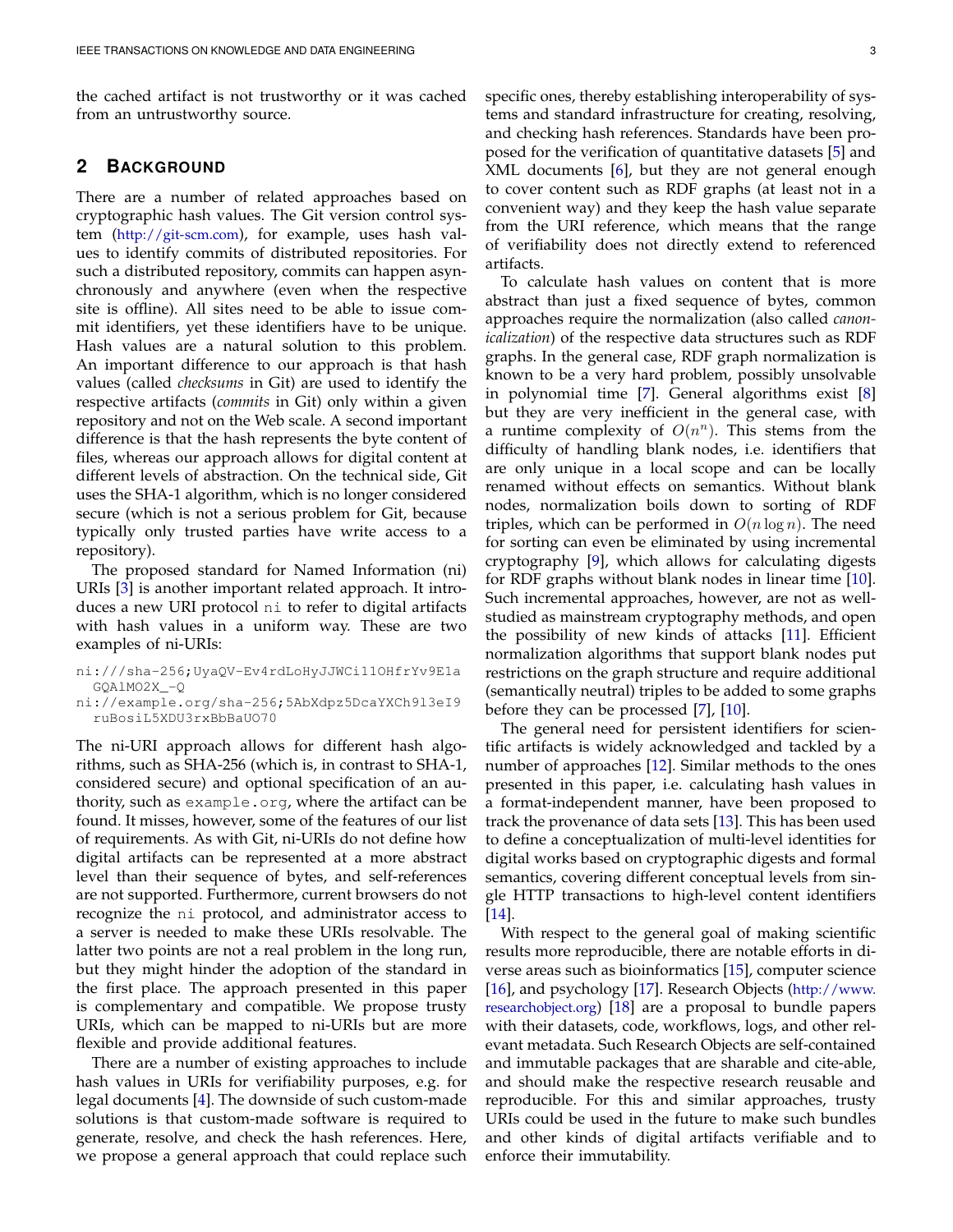# **3 APPROACH**

We propose here a modular approach, where different modules handle different kinds of content on different conceptual levels of abstraction, from byte level to highlevel formalisms. Besides that, the most interesting features of our approach are self-references, the handling of blank nodes, and the mapping to ni-URIs.

#### *General Structure*

Trusty URIs end with a hash value in Base64 notation (a specific alphanumeric encoding scheme) preceded by a module identifier. This is an example:

http://example.org/r1.RA5AbXdpz5DcaYXCh9l3eI9r uBosiL5XDU3rxBbBaUO70

Everything that comes after  $r1$ . is the part that is specific to trusty URIs, which we call *artifact code*. Its first two characters RA identify the module specifying its type (first character) and version (second character). The remaining 43 characters represent the actual hash value. The precise specification of trusty URIs is given below in Section [4.](#page-4-0) Importantly, our approach entails a certain shift of authority: Once a trusty URI is established, its artifact code defines what object it refers to, and the issuing authority has no longer the power to change its meaning.

## *Self-References*

To support self-references, i.e. resources that contain their own trusty URI, the generation process involves not just to compute the hash from a given artifact but to actually transform the artifact into a new version that contains the newly generated trusty URI. For example, a resource like http://example.org/r2 might have the following RDF content with a self-reference:

```
<http://example.org/r2> dct:description
  "something" .
```
To transform such a resource, we first define the structure of the new trusty URI by adding a placeholder  $\boxed{C}$ where the artifact code should eventually appear. In the given example, the content would then look like this:

 $\langle \text{http://example.org/r2.}|\overline{C}\rangle$  dct:description "something" .

Note that it is necessary to add a non-Base64 character (in this case a dot ".") as a delimiter in front of  $\boxed{\text{C}}$  if it would otherwise be preceded by a Base64 character. On such content, we can calculate a hash value by interpreting the placeholder  $\boxed{C}$  as a blank space (the result is unambiguous as URIs are not allowed to otherwise contain blank spaces). Then we can replace the placeholder by the calculated artifact code and we end up with a trusty URI like this:

http://example.org/r2.RATf-GlZsJa1v\_EG0-yl5jwc GNPF5zRbhDifBLeG4Q57c

For strong hashing algorithms, it is impossible in practice that this calculated sequence of bytes was already part

of the original content before the transformation. This entails that the replacing of the placeholder is reversible.

This reversibility is needed once an existing trusty URI resource containing self-references should be verified. We can revert the transformation described above by replacing all occurrences of the artifact code with a blank space, and then calculate the hash in the same way as when a resource is transformed. The content is successfully verified if and only if the resulting hash matches the one from the trusty URI.

#### *Blank Nodes*

The support for self-references requires us to transform the preliminary content of a trusty URI artifact into its final version, and we can make use of this transformation to also solve the problem of blank nodes in RDF. A blank node is basically an identifier that is only used in a local scope and for which we do not care to specify a concrete URI. Our approach is to eliminate blank nodes during the transformation process by converting them into URIs. Blank nodes can be seen as existentially quantified variables, which we can turn into constants by Skolemization, i.e. by introducing URIs that have not been used anywhere before. Using the trusty URI with a suffix enumerating the blank nodes, we can create such URIs guaranteed to have never been used before (the artifact code being just a placeholder at first, as above):

```
http://example.org/r3.RACjKTA5dl23ed7JIpgPmS0E
 0dcU-XmWIBnGn6Iyk8B-U#_1
```
http://example.org/r3.RACjKTA5dl23ed7JIpgPmS0E 0dcU-XmWIBnGn6Iyk8B-U#\_2

This approach solves the problem of blank nodes for normalization, is completely general (i.e. works on any possible input graph), fully respects RDF semantics, and does not require auxiliary triples to be added.

#### *ni-URIs*

Our approach is compatible with ni-URIs (see above), and all trusty URIs can be transformed into ni-URIs, with or without explicitly specifying an authority:

- ni:///sha-256;5AbXdpz5DcaYXCh9l3eI9ruBosiL5XDU 3rxBbBaUO70
- ni://example.org/sha-256;5AbXdpz5DcaYXCh9l3eI9 ruBosiL5XDU3rxBbBaUO70

The fact that the module identifier is lost does not affect the uniqueness of the hash, but to verify a resource all available modules have to be tried in the worst case. To avoid this, we propose to use an optional argument called module:

```
ni:///sha-256;5AbXdpz5DcaYXCh9l3eI9ruBosiL5XDU
  3rxBbBaUO70?module=RA
```
## *Modules*

There are currently two module types available: F for representing byte-level file content and R for RDF graphs. For type F, the only version available as of now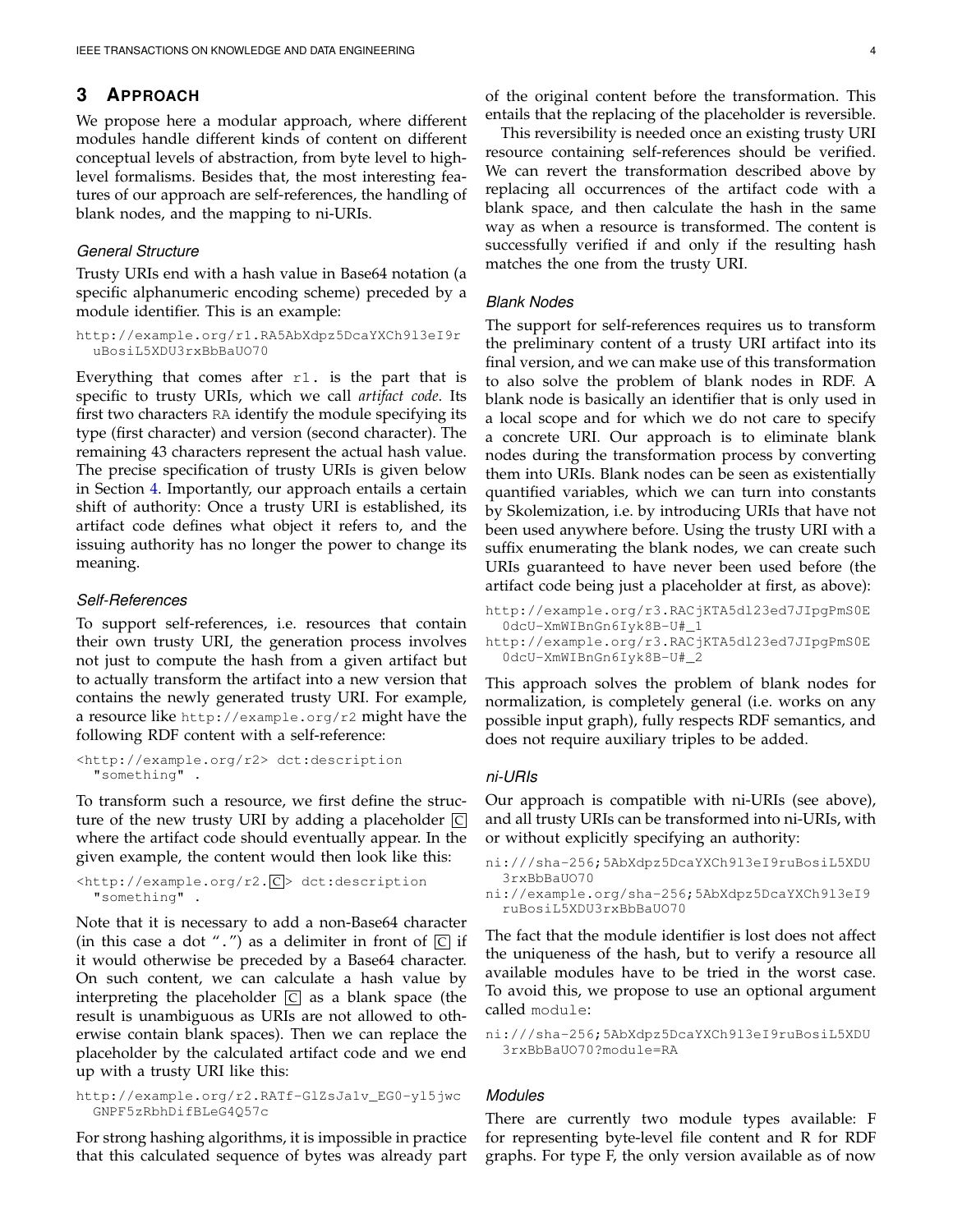is A. For type R, there are two version A and B. This leads to the module identifiers FA, RA, and RB.

The difference between the two versions of module type R is that RA supports multiple graphs whereas RB requires a single RDF graph. While the former is more general, the latter provides more information about what the URI stands for. If a trusty URI of type RB is found in the graph position within a file or a triple store, it is immediately clear what it is supposed to stand for: the triples of the respective graph. For RA one only knows that it stands for the triples of a set of RDF graphs but additional information is needed (e.g. provided by the nanopublication definition) to find out *which* graphs.

A certain module can be defined in a way that makes artifacts and their URIs *transferable* to another module, in the sense that the module identifier can generally be switched to the second module without changing the hash or breaking the verification of the artifact. For example, module RB is transferable to module RA, but not vice versa.

Note that for an RDF document, either of the module types F and R could be used. The right choice depends on what the URI should identify. If it should identify a *file* in a particular format and containing a fixed number of bytes, then F should be used. If it should, however, identify *RDF content* independently of its serialization in a particular file, then R should be used. For modules such as RA and RB that operate not just on the byte level, *content negotiation* can be used to return the same content in different formats (depending on the requested content type in the HTTP request) when a trusty URI is accessed.

Even though we focus on RDF in this paper, the approach and architecture of trusty URIs are general and we plan to provide modules for additional kinds of content in the future. This could include tabular or matrix content (e.g. CSV or Excel files), content with tree structure (e.g. XML), hypertext (e.g. HTML or Markdown), bitmaps (e.g. PNG or JPEG), and vector graphics (e.g. SVG). New modules might also become necessary if the used hash algorithms should become vulnerable to attacks in the future.

# <span id="page-4-0"></span>**4 SPECIFICATION**

This section contains version 1 of the specification of the *trusty URI* approach.<sup>[1](#page-4-1)</sup> The previous version was version 0, which was preliminary and not stable. $^2$  $^2$ 

Version 1 described here is *not* backward compatible with version 0 for module RA (the handling of plain literals according to RDF 1.1 breaks compatibility). Future versions, however, are supposed to be 100% backward compatible with this version. This means that when the extension of modules cannot be done in a backward compatible manner in the future, new modules will have to be defined and old ones will have to be deprecated.

<span id="page-4-1"></span>1. [http://trustyuri.net/spec/v1.FADQoZWcYugekAb4jW-](http://trustyuri.net/spec/v1.FADQoZWcYugekAb4jW-Zm3_5Cd9tmkkYEV0bxK2fLSKao.md)

Zm3 [5Cd9tmkkYEV0bxK2fLSKao.md](http://trustyuri.net/spec/v1.FADQoZWcYugekAb4jW-Zm3_5Cd9tmkkYEV0bxK2fLSKao.md)

<span id="page-4-2"></span>2. [http://trustyuri.net/spec/v0.FA4BwXfTl2X-](http://trustyuri.net/spec/v0.FA4BwXfTl2X-ABWKUF2k0T044yS2-KmO_R0zBftSsc96k.md)[ABWKUF2k0T044yS2-KmO](http://trustyuri.net/spec/v0.FA4BwXfTl2X-ABWKUF2k0T044yS2-KmO_R0zBftSsc96k.md)\_R0zBftSsc96k.md

Fig. [2](#page-5-0) shows a schematic representation of the general structure of trusty URIs.

# **4.1 Basics**

Hash values of trusty URIs are encoded in Base64 notation with some common modifications for making it safe to use them in URIs and file names:

**Definition 1.** Every character that is a standard ASCII letter  $(A-Z \text{ or } a-z)$ , a digit  $(0-9)$ , a hyphen  $(-)$ , or an underscore  $($  is called a *Base64 character*, representing in this order the numbers from 0 to 63. There are no other Base64 characters.

Trusty URIs have the following structure:

**Definition 2.** Every trusty URI ends with at least 25 Base64 characters. The sequence of characters following the last non-Base64 character is called the *artifact code*. The first two characters of the artifact code are called the *module identifier*. The sequence of characters following the module identifier is called *data part*, which is identical to or contains a *hash part*.

The current modules only generate URIs with exactly 45 trailing Base64 characters, but the definition is kept open for future modules.

The first character of the module identifier specifies the type of the content and therefore the type of the module; the second character is a version identifier of the module. The main content of the data part is the hash value, but it can also contain other information such as parameters and sub-types. Its concrete structure depends on the module.

As everybody who has access to the respective domain is free to define and use URIs at will, we can only be sure that a certain URI is a trusty URI once we have found and verified a content that matches the hash. For that reason, the concept of a *potential trusty URI* needs to be introduced:

**Definition 3.** Every URI that could be a trusty URI according to the restrictions of Definition 2 with a module identifier matching a defined module and with a data part that is consistent with the structural restrictions of the given module (in particular with respect to its length) is called a *potential trusty URI*.

With these ingredients, trusty URIs can be verified:

**Definition 4.** Given a potential trusty URI and a digital artifact, if the identifier part refers to an module that returns a hash value for the digital artifact that is identical to the one encoded in the hash part, then the potential trusty URI is a *verified trusty URI* and the digital artifact is its *verified content*.

For convenience reasons, we can append a file extension like .txt or .nq to trusty URIs. The resulting URIs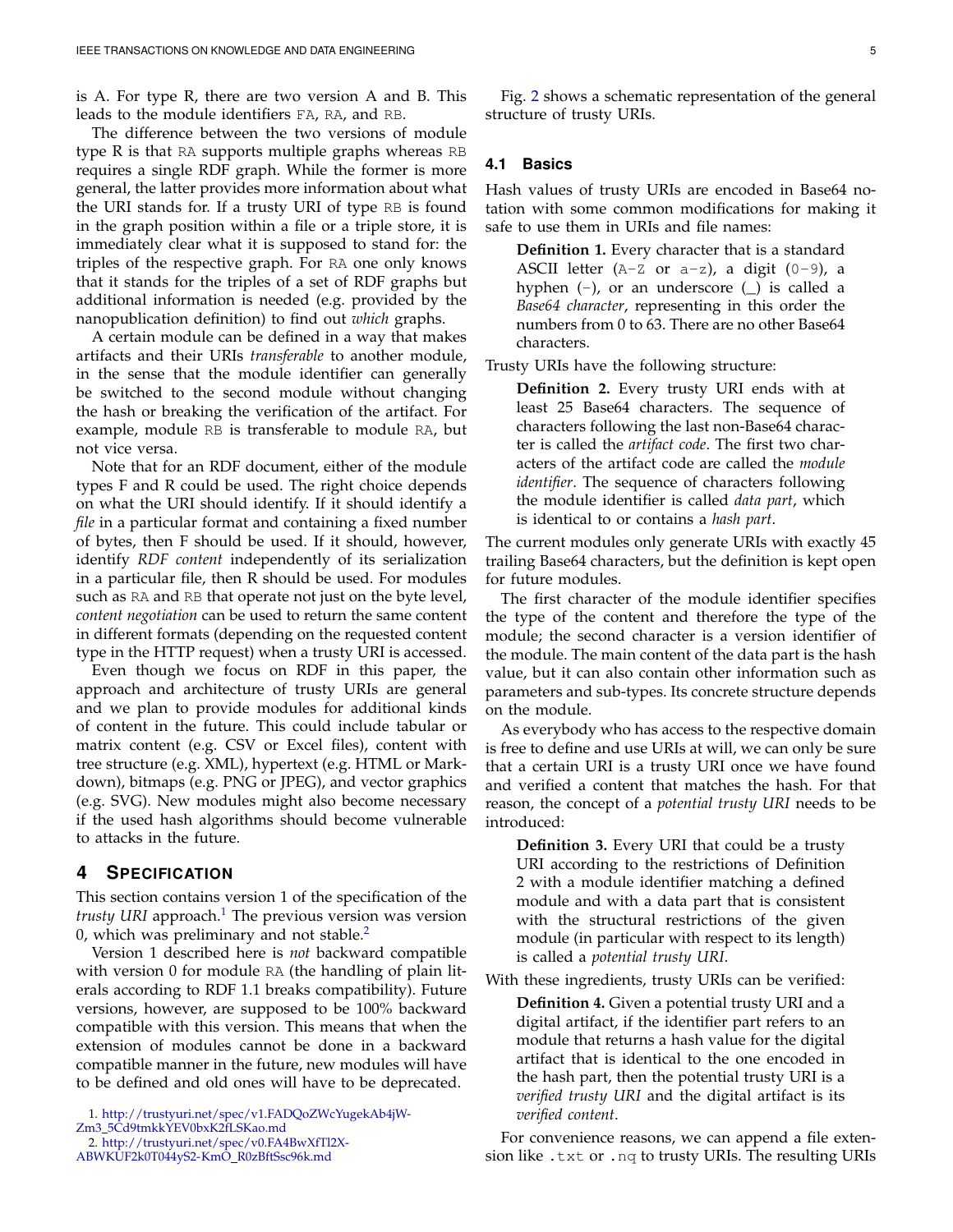

<span id="page-5-0"></span>

Fig. 2. Schematic representation of the general structure of trusty URIs.

are technically no trusty URIs anymore, but it is easy to strip the extension and get the respective trusty URIs.

As the hash values are located in the final part of the URIs, it is straightforward to also use them in file names and to deal with them in a local file system without worrying about the first part of the URI. For example, the name of such a file could therefore be:

```
r1.RA5AbXdpz5DcaYXCh9l3eI9ruBosiL5XDU3rxBbBaUO
  70.nq
```
Such files are called *trusty files*.

# **4.2 Modules**

There are currently three modules available: FA, RA, and RB.

# *Module FA*

Version A of module type F, i.e. module FA, works on the byte content of files. A hash value is calculated using SHA-256 [\[19\]](#page-10-9) on the content of the file in byte representation. The file name and other metadata are not considered. Two zero-bits are appended to the resulting hash value, and then transformed to Base64 notation as defined above. The resulting 43 characters make up the data part of the trusty URI.

Empty files, for example, get the following URI suffix:

FA47DEQpj8HBSa-\_TImW-5JCeuQeRkm5NMpJWZG3hSuFU

When adding such a suffix to a URI, it has to be made sure that it is preceded by a non-Base64 character, such as a dot  $(.)$ , a slash  $//$ , or a hash sign  $(*)$ . This applies to all modules.

# *Module RA*

Version A of module type R, i.e. module RA, works on RDF content, possibly covering multiple named graphs, relying on RDF version 1.1 [\[20\]](#page-10-10).

This module allows for self-references, i.e. the trusty URI itself may appear in the RDF data it represents. URIs consisting of the given trusty URI and a suffix are also supported, such as:

```
http://example.org/r2.RA5AbXdpz5DcaYXCh9l3eI9r
  uBosiL5XDU3rxBbBaUO70#Part1
http://example.org/r2.RA5AbXdpz5DcaYXCh9l3eI9r
  uBosiL5XDU3rxBbBaUO70#Part2
```
Blank nodes are not supported and have to be skolemized in the same way when a trusty URI is produced. It is furthermore assumed that the data is a set of named RDF graphs. RDF triples without a named graph are considered to belong to a special named graph represented with the empty string.

To check whether a given artifact code correctly represents a given set of named graphs, the triples and graphs have to be sorted first. Because the trusty URI can appear in the RDF data it represents, all occurrences of the given artifact code in the URIs have to be replaced by a blank character in a preprocessing step. To determine the order of any two triples, the first applicable rule of the following list is applied:

- 1) If their graph URIs differ, the triple with the lexicographically smaller preprocessed graph URI is first.
- 2) If their subject URIs differ, the triple with the lexicographically smaller preprocessed subject URI is first.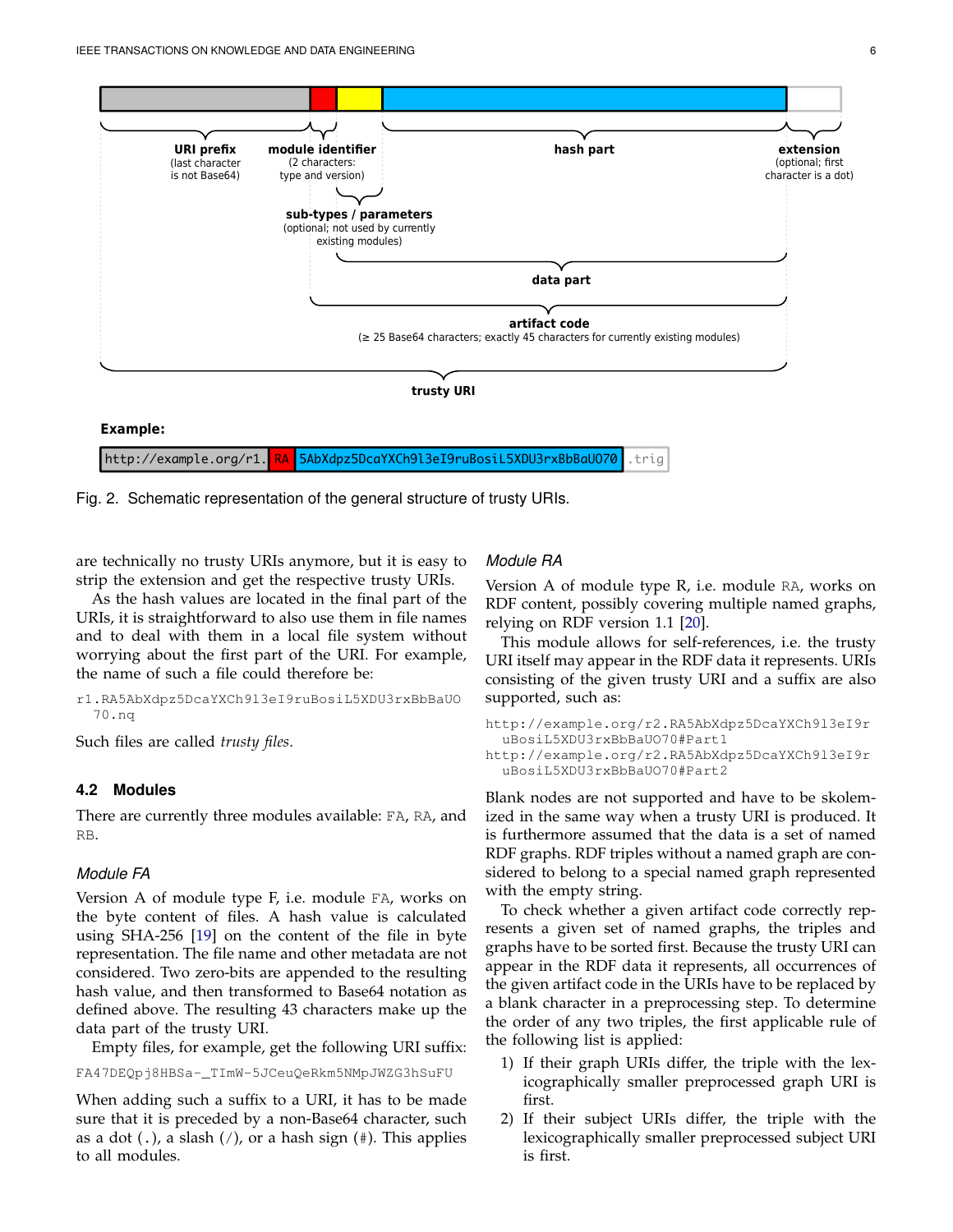- 3) If their predicate URIs differ, the triple with the lexicographically smaller preprocessed predicate URI is first.
- 4) If one has a literal as object and the other has a non-literal, the triple with the non-literal as object is first.
- 5) If both have a URI as object, the triple with the lexicographically smaller preprocessed object URI is first.
- 6) If the literal labels of the objects differ, the triple with the lexicographically smaller literal label is first.
- 7) If one of the object literals has a datatype identifier and the other does not, the triple without a datatype identifier is first.
- 8) If one of the object literals has a language identifier and the other does not, the triple without a language identifier is first.
- 9) The triple with the lexicographically smaller datatype or language identifier is first.

The lexicographic order is defined on strings of Unicode characters. If two strings have different characters at at least one position, the string with the smaller integer value at the first differing position is first. Otherwise, the shorter string is first.

After the triples have been sorted, a sequence of Unicode characters  $s$  is built. For each triple, the serialization of its graph, its subject, its predicate, and its object are added to the end of s, in this order and with a newline character at the end of each of the four. The serialization of graph, subject, and predicate identifiers is simply their preprocessed URI string. Objects that consist of a URI are treated the same way. Literals without a language tag are serialized as a circumflex character (ˆ) followed by the datatype URI (which, according to RDF 1.1, equals http://www.w3.org/2001/XMLSchema#string if not explicitly specified), a blank space, and the escaped literal string. Literal strings are escaped by replacing  $\setminus$  by  $\setminus \setminus$  and newline characters by  $\setminus$ n. Literals with a language tag are serialized as an at-sign @ followed by the canonicalized language string, a blank space, and the escaped literal string.

The actual computation of the hash data is identical to Module F: a SHA-256 hash is generated for  $s$  in UTF-8 encoding, two zero-bits are appended, and the result is transformed to Base64 notation.

## *Module RB*

Version B of module type R, i.e. module RB, is a slight variation of module RA. While module RA can represent any number of RDF graphs, a trusty URI using module RB always represents just one graph. The calculation of the hash is identical to the procedure described above, with the only restriction being that all triples have the trusty URI of the given resource as their graph URI.

# **5 IMPLEMENTATION**

There are currently three trusty URI implementations in the form of code libraries in Java, Perl, and Python.<sup>[3](#page-6-0)</sup> The Java implementation uses the *Sesame* library [\[21\]](#page-10-11) for RDF processing, the Perl implementation makes use of the *Trine* package, and the Python implementation uses *RDFLib*. [4](#page-6-1)

These implementations provide a number of common functions for the different modules and formats. Currently, the following functions are available:

- **CheckFile** takes a file and validates its hash by applying the respective module.
- **ProcessFile** takes a file, calculates its hash using module FA, and renames it to make it a trusty file.
- **TransformRdf** takes an RDF file and a base URI, and transforms the file into a trusty file using a module of type R.
- **TransformLargeRdf** is the same as above but using temporary files instead of loading the entire content into memory.
- **CheckLargeRdf** checks an RDF file using module RA without loading the whole content into memory but using temporary files instead.
- **CheckSortedRdf** checks an RDF file assuming that it is already sorted (and raises an error otherwise). The current implementations generate such sorted files by default, but this is not required by the specification.
- **RunBatch** reads commands (any of the above) from a file and executes them one after the other.

These libraries for the different programming languages are still work in progress: All these functions are currently supported by the Java implementation, but the other libraries still lack some of them. Nanopublicationspecific functions now are provided by the official Java li-brary for nanopublications<sup>[5](#page-6-2)</sup> using the trusty URI library.

The trusty URI features provided by the presented libraries are also made available via a validation interface for nanopublications.<sup>[6](#page-6-3)</sup> This interface, which is shown in Fig. [3,](#page-7-0) offers in fact much more than just validation (including transformation into different formats and publication to nanopublication servers). Users can load nanopublications in different ways, including retrieval from URLs or SPARQL endpoints, and then trusty URIs can be generated for them directly via the Web interface. Nanopublications that already have a trusty URI are automatically verified and users are informed about whether the verification was successful or not.

[https://github.com/trustyuri/trustyuri-perl,](https://github.com/trustyuri/trustyuri-perl)

<span id="page-6-3"></span><span id="page-6-2"></span>5. <https://github.com/Nanopublication/nanopub-java> 6. <http://nanopub.inn.ac/>

<span id="page-6-0"></span><sup>3.</sup> [https://github.com/trustyuri/trustyuri-java,](https://github.com/trustyuri/trustyuri-java)

<span id="page-6-1"></span><https://github.com/trustyuri/trustyuri-python> 4. [http://search.cpan.org/dist/RDF-Trine/,](http://search.cpan.org/dist/RDF-Trine/)

<https://github.com/RDFLib/rdflib>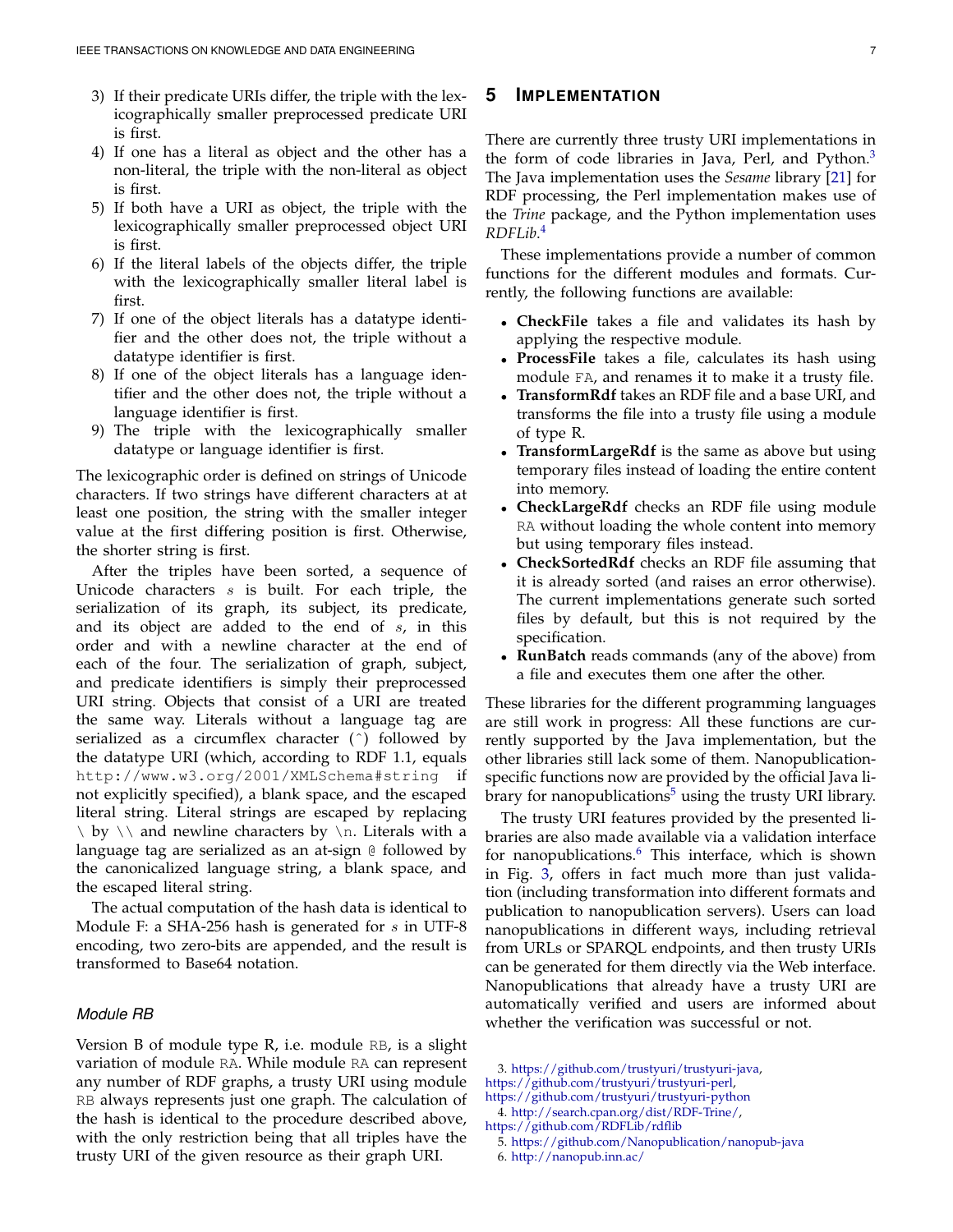| $\leftarrow$ $\rightarrow$ C' $\leftarrow$ $\parallel$ nanopub.inn.ac                                                                                                                                                                                                                 |  |  |  |  |  |  |  |  |
|---------------------------------------------------------------------------------------------------------------------------------------------------------------------------------------------------------------------------------------------------------------------------------------|--|--|--|--|--|--|--|--|
| <b>Validator (and more) for Nanopublications</b>                                                                                                                                                                                                                                      |  |  |  |  |  |  |  |  |
| This validator interface for nanopublications is provided by Tobias Kuhn. It is based on the nanopub-java library and uses features from<br>trustyuri-java for handling trusty URIs. It is work in progress and might contain bugs. The source code can be found on GitHub.           |  |  |  |  |  |  |  |  |
| Load Example<br><b>Upload File</b><br>from URL<br>from SPARQL Endpoint<br>from Nanopub Server<br><b>Direct Input</b>                                                                                                                                                                  |  |  |  |  |  |  |  |  |
| Paste/edit your nanopublication below (UTF-8 encoded).<br>Format: ■ TriG O TriX O N-Ouads<br>@prefix : <http: example.org="" nanopub-validator-example=""></http:> .<br>(@prefix xsd: <http: 2001="" www.w3.org="" xmlschema#="">.<br/>annotiv der shttp://purl_ana/de/torme/</http:> |  |  |  |  |  |  |  |  |
| Valid Nanopublication - Congratulations, this is a valid nanopublication!<br>No trusty $URI - This nanopublication has no trusty URI.$<br><b>Not published</b> $-$ Only nanopublications with a valid trusty URI can be published on nanopub servers.                                 |  |  |  |  |  |  |  |  |
| <b>Download</b><br><b>Make Trusty URI</b><br><b>To TriX</b><br><b>To N-Quads</b><br><b>To TriG</b><br>Actions:                                                                                                                                                                        |  |  |  |  |  |  |  |  |
|                                                                                                                                                                                                                                                                                       |  |  |  |  |  |  |  |  |
| nanopub.inn.ac<br>C N<br>$\leftarrow$ $\rightarrow$<br>mansionmed to a nanopublication with a trusty OKL.                                                                                                                                                                             |  |  |  |  |  |  |  |  |
| Valid Nanopublication - Congratulations, this is a valid nanopublication!<br>Valid trusty URI - This nanopublication has a valid trusty URI.                                                                                                                                          |  |  |  |  |  |  |  |  |

<span id="page-7-0"></span>from different sources, users can generate trusty URIs for them (top), and nanopublications with trusty URIs are Fig. 3. The nanopublication validator interface integrates features of trusty URIs. Nanopublications can be loaded automatically verified (bottom).

## **6 EVALUATION**

Below we present some experiments on the trusty URI concept and its implementations, based on two collections of RDF files.

# **6.1 Hash Generation and Checking on Nanopublications**

To test our approach and to evaluate its implementations, we first took a collection of 156,026 nanopublications in TriG format that we had produced in previous work [\[22\]](#page-10-12). We transformed these nanopublications into the formats N-Quads and TriX using existing off-theshelf converters. Then, we transformed these into trusty URI nanopublications using the Java implementation. To be able to check not only positive cases (where checking succeeds) but also negative ones (where checking fails), we made copies of the resulting files where we changed a random single byte in each of them (only considering letters and numbers, and never replacing an upper-case letter by its lower-case version or vice versa, as some keywords are not case-sensitive). The resulting six sets of 156,026 files each (three formats, each in two versions: valid and corrupted) were the basis for our evaluation.

The first important result is that all original nanopublications ended up with the same trusty URI, no matter which format was used. This shows that our implementations are successful in handling the content on a more abstract level (i.e. RDF graphs in this case) leading to identical hash values for files that contain the same content but are quite different on the byte level.

Next, we checked the trusty URI of each nanopublication file with the function CheckFile of all implementations that support the respective format. The three rightmost columns of Table [1](#page-8-0) show the results. For all valid files (i.e. those we did not corrupt), all implementations correctly verified their trusty URIs. For the corrupted ones, where we randomly changed one byte, the checks almost always failed (by either calculating a different hash value than the one of the trusty URI, or by raising an error that the respective file was not well-formed).

The only corrupted files that were successfully validated were 1,290 TriX files (0.83%) when running the Java implementation and 181 TriX files (0.12%) when running the Python implementation. Looking at these concrete cases reveals that they are all harmless. In these cases, the randomly changed byte was not part of the RDF content, but of the meta-information. Due to minor bugs in the used RDF libraries, this meta-information is not sufficiently checked, which leads to accepting the valid content instead of failing because of violated wellformedness. All our TriX files start with the following two lines:

<?xml version='1.0' encoding='UTF-8'?>

<TriX xmlns='http://www.w3.org/2004/03/trix/tr  $ix-1/$ '>

The RDF implementations in Java and Python (or the respective system utilities to load XML files) do not properly check these two lines containing meta-data. Both libraries raise no error if a file starts with something like  $\leq$ ?Aml instead of  $\leq$ ?xml (106 files); the Python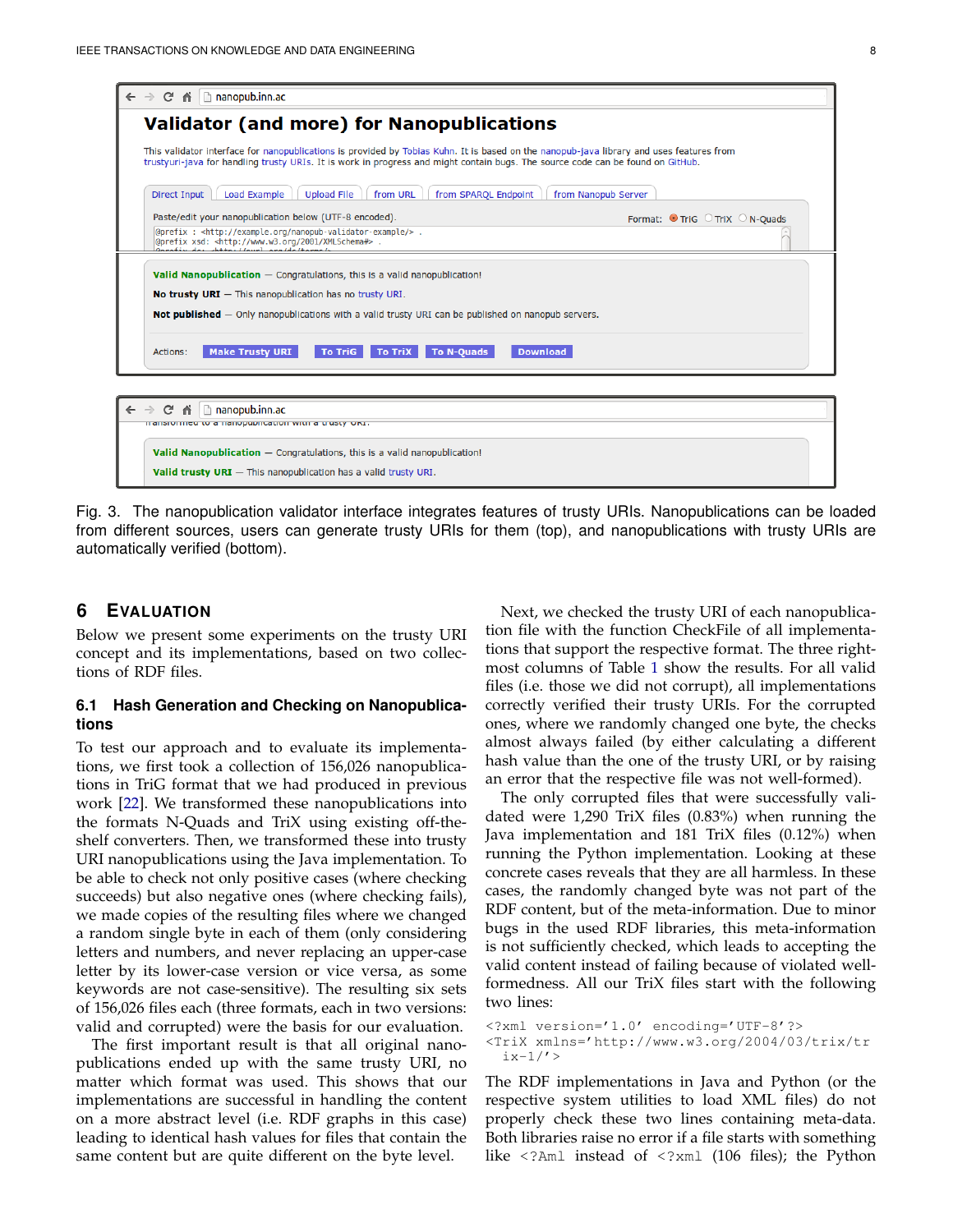#### TABLE 1

# <span id="page-8-0"></span>Performance and results of the different implementations for checking trusty URI nanopublications in normal mode (top) and batch mode (bottom) on valid and corrupted files.

| <b>NORMAL MODE</b> |        |             |                 |        |        |        |                                        |       |         |        |
|--------------------|--------|-------------|-----------------|--------|--------|--------|----------------------------------------|-------|---------|--------|
|                    | method |             | time in seconds |        |        |        |                                        |       | result  |        |
|                    | impl.  | format      | mean            | stdev  | min    | max    | histogram                              | valid | invalid | error  |
| valid files        | Java   | N-Quads     | 0.5229          | 0.0591 | 0.3750 | 5.5420 | and a                                  | 100%  | 0%      | 0%     |
|                    | Java   | <b>TriG</b> | 0.5113          | 0.0569 | 0.3650 | 5.5340 | and a                                  | 100%  | 0%      | 0%     |
|                    | Java   | <b>TriX</b> | 0.5383          | 0.0648 | 0.3900 | 5.5240 |                                        | 100%  | 0%      | 0%     |
|                    | Perl   | N-Quads     | 0.7843          | 0.1713 | 0.5990 | 5.7960 |                                        | 100%  | 0%      | 0%     |
|                    | Perl   | <b>TriG</b> | 0.7901          | 0.1734 | 0.6030 | 5.7840 |                                        | 100%  | 0%      | 0%     |
|                    | Python | N-Quads     | 0.1935          | 0.0164 | 0.1150 | 0.3050 |                                        | 100%  | 0%      | 0%     |
|                    | Python | TriX        | 0.1912          | 0.0162 | 0.1190 | 0.3460 |                                        | 100%  | 0%      | $0\%$  |
| corrupted files    | Java   | N-Quads     | 0.5227          | 0.0591 | 0.3450 | 5.5420 |                                        | 0%    | 99.72%  | 0.28%  |
|                    | Java   | <b>TriG</b> | 0.5003          | 0.0621 | 0.3200 | 5.4250 |                                        | 0%    | 83.37%  | 16.63% |
|                    | Java   | TriX        | 0.5322          | 0.0655 | 0.3360 | 5.5230 |                                        | 0.83% | 84.15%  | 15.03% |
|                    | Perl   | N-Quads     | 0.7842          | 0.1712 | 0.6000 | 5.8880 |                                        | 0%    | 100%    | $0\%$  |
|                    | Perl   | <b>TriG</b> | 0.7872          | 0.1727 | 0.5700 | 5.8230 |                                        | 0%    | 84.49%  | 15.51% |
|                    | Python | N-Quads     | 0.1934          | 0.0165 | 0.1200 | 0.3080 |                                        | 0%    | 100%    | $0\%$  |
|                    | Python | TriX        | 0.1884          | 0.0176 | 0.1070 | 0.2760 |                                        | 0.12% | 84.46%  | 15.42% |
|                    |        |             |                 |        |        |        | 0.5<br>1.5<br>$\mathbf{1}$<br>$\Omega$ |       |         |        |

#### BATCH MODE

|                 | method |             | time in seconds |        |        |        |                          |       | result  |        |
|-----------------|--------|-------------|-----------------|--------|--------|--------|--------------------------|-------|---------|--------|
|                 | impl.  | format      | mean            | stdev  | min    | max    | histogram                | valid | invalid | error  |
| valid files     | Java   | N-Quads     | 0.0019          | 0.0062 | 0.0013 | 1.7202 | L.                       | 100%  | 0%      | $0\%$  |
|                 | Java   | <b>TriG</b> | 0.0009          | 0.0050 | 0.0008 | 1.7412 |                          | 100%  | $0\%$   | $0\%$  |
|                 | Java   | TriX        | 0.0011          | 0.0050 | 0.0009 | 1.5656 |                          | 100%  | $0\%$   | $0\%$  |
|                 | Perl   | N-Quads     | 0.0172          | 0.0006 | 0.0171 | 0.0679 |                          | 100%  | $0\%$   | $0\%$  |
|                 | Perl   | TriG        | 0.0214          | 0.0016 | 0.0211 | 0.0872 |                          | 100%  | $0\%$   | $0\%$  |
|                 | Python | N-Quads     | 0.0070          | 0.0011 | 0.0065 | 0.0644 |                          | 100%  | $0\%$   | $0\%$  |
|                 | Python | TriX        | 0.0070          | 0.0009 | 0.0066 | 0.0578 |                          | 100%  | $0\%$   | $0\%$  |
| corrupted files | Java   | N-Quads     | 0.0012          | 0.0062 | 0.0006 | 1.6559 |                          | $0\%$ | 99.72%  | 0.28%  |
|                 | Java   | TriG        | 0.0010          | 0.0049 | 0.0003 | 1.6335 |                          | $0\%$ | 83.37%  | 16.63% |
|                 | Java   | TriX        | 0.0011          | 0.0044 | 0.0005 | 1.3451 |                          | 0.83% | 84.15%  | 15.03% |
|                 | Perl   | N-Quads     | 0.0171          | 0.0005 | 0.0169 | 0.0732 |                          | $0\%$ | 100%    | $0\%$  |
|                 | Perl   | <b>TriG</b> | 0.0195          | 0.0055 | 0.0007 | 0.0841 |                          | $0\%$ | 84.49%  | 15.51% |
|                 | Python | N-Quads     | 0.0069          | 0.0011 | 0.0065 | 0.1716 |                          | $0\%$ | 100%    | $0\%$  |
|                 | Python | <b>TriX</b> | 0.0063          | 0.0021 | 0.0006 | 0.1325 | 0.02<br>0.01<br>$\Omega$ | 0.12% | 84.46%  | 15.42% |

library accepts invalid XML version numbers such as 1.a (73 files); and the Java library does not check the TriX namespace argument, raising no error if the argument name is changed to something like xmlnZ (175 files) or the URI is wrong, such as  $\dots$  /Prix-1/ (1007 files). In addition, both libraries correctly accept the rare cases (2 files) where the XML version was changed from 1.0 to 1.1, which is the only other valid XML version as of now, though much less common. All these cases of corrupted files that are successfully verified are harmless because the modified byte has no effect on the

internal representation of the RDF content once loaded by the respective library. In a sense, the corrupted byte is automatically corrected in these cases, leaving no trace once the file is loaded.

#### **6.2 Performance Tests on Nanopublications**

Next, we used the same set of nanopublication files to test the performance of the different modules for checking trusty URI artifacts in different formats. There are two scenarios of how to run such checks: One can run one after the other, as when a small number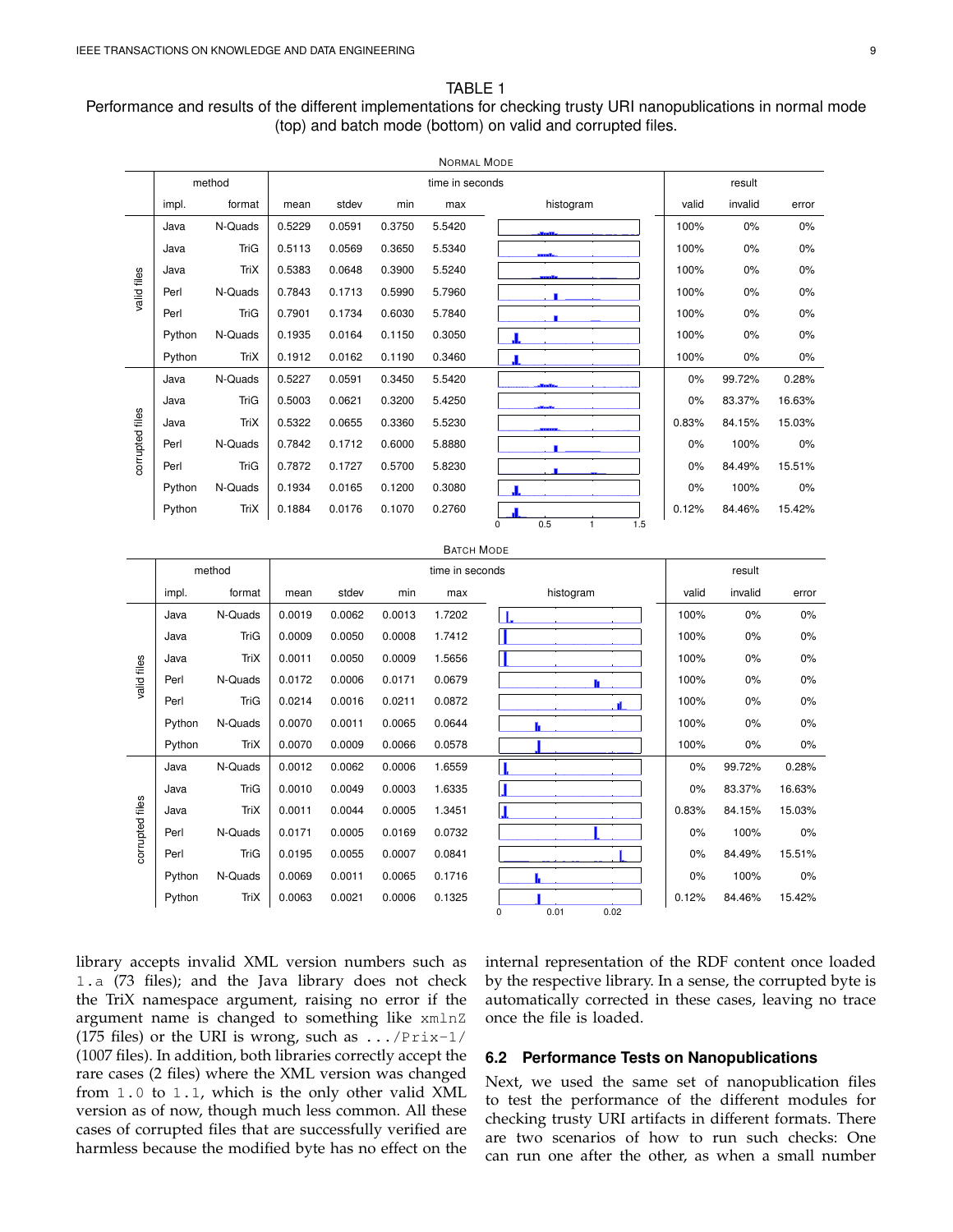of nanopublications are manually checked, or one can execute such checks in the form of a batch job in a single program run, which is the preferred procedure to run a large number of checks without supervision. The time required per file is typically much lower in batch mode, as the runtime environment has to start and finalize only once. Therefore it makes sense to have a look at both scenarios.

Table [1](#page-8-0) shows the results of these performance checks for the normal mode (top) and batch mode (bottom). These results and the ones presented below were obtained on a Linux server (Debian) with 16 Intel Xeon CPUs of 2.27GHz and 24GB of memory. As expected, the time measurements are much lower in batch mode, but checking is reasonably fast also in normal mode. All average values are below 0.8s (0.03s for batch mode). Using Java in batch mode even requires only 1ms per file. Apart from the runtimes, the two modes had no effect on the results.

#### **6.3 Performance Tests on Bio2RDF**

The tests above cover only very small RDF files, but our approach should also work for larger files. For that reason, we performed a second evaluation on Bio2RDF (<http://bio2rdf.org>), which is an open-source project focused on the provision of linked data for the life sciences [\[23\]](#page-10-13), [\[24\]](#page-10-14). Bio2RDF scripts convert heterogeneously formatted data (e.g. flat files, tab-delimited files, datasetspecific formats, SQL, and XML) into a common format — RDF. Over 1 billion triples for 19 resources were made available in the second coordinated release of Bio2RDF [\[23\]](#page-10-13), and mappings to the Semanticscience Integrated Ontology [\[25\]](#page-10-15) have been established. This second release contains 874 RDF files in N-Triples format, but 16 of them led in our study to well-formedness errors when loaded with the current version of the Sesame library. (These problems might be related to the transition to the new RDF 1.1 standard, and they will be fixed for the next release of Bio2RDF.) This leaves us for the presented study with 858 files of sizes ranging from 1.4kB to 177GB.

Fig. [4](#page-10-16) shows the results of these performance tests. There is a lot of random variation on the lower end, where files are smaller than 10MB and require less than three seconds to be processed. For the upper part, time values nicely follow near-linear trajectories (for the functions that do not load the whole content into memory). When hash calculation involves statement sorting, there is a strict theoretical limit on its performance due to the computational complexity of  $O(n \log n)$ . Transform-LargeRdf and CheckLargeRdf are superior to their counterparts only for very large files, and CheckSortedRdf is, as expected, faster than the other checking procedures. A large file of 2GB requires about five minutes to be transformed and about two minutes to be checked. Files larger than available memory take more time, but even the largest file of the dataset of 177GB was successfully transformed in 29 hours and checked in about three hours.

# **7 CONCLUSIONS AND FUTURE WORK**

We have presented a proposal for unambiguous URI references to make digital artifacts on the (Semantic) Web verifiable, immutable, and permanent. If adopted, it could have a considerable impact on the structure and functioning of the Web, could improve the efficiency and reliability of tools using Web resources, and could become an important technical pillar for the Semantic Web, in particular for scientific data, where provenance and verifiability are important. Scientific data analyses, for example, might be conducted in the future in a fully reproducible manner within "data projects" analogous to today's software projects. The dependencies in the form of datasets could be automatically fetched from the Web, similar to what Apache Maven (<http://maven.apache.org>) does for software projects, but decentralized and verifiable.

As a next step into this direction, we have started to develop a decentralized nanopublication server network [\[26\]](#page-10-17). Nanopublications are distributed and replicated among such servers and identified by trusty URIs, thereby ensuring that these artifacts remain available even if individual servers are terminated. The current network consists of four servers in four different countries hosting 5 million nanopublications. In addition, we are working on the concept of *nanopublication indexes* that allow for the definition and identification of small or large sets of nanopublications. Such indexes are nanopublications themselves and, of course, are identified by trusty URIs.

In general, the approach presented in this article might contribute in a significant way to shape the future of publishing on the Web.

#### **REFERENCES**

- <span id="page-9-0"></span>[1] T. Kuhn and M. Dumontier, "Trusty URIs: Verifiable, immutable, and permanent digital artifacts for linked data," in *Proceedings of the 11th Extended Semantic Web Conference (ESWC 2014)*. Springer, 2014, pp. 395–410.
- <span id="page-9-1"></span>[2] P. Groth, A. Gibson, and J. Velterop, "The anatomy of a nanopublication," *Information Services and Use*, vol. 30, no. 1, pp. 51–56, 2010.
- <span id="page-9-2"></span>[3] S. Farrell, D. Kutscher, C. Dannewitz, B. Ohlman, A. Keranen, and P. Hallam-Baker, "Naming things with hashes," Internet Engineering Task Force (IETF), Standards Track RFC 6920, April 2013.
- <span id="page-9-3"></span>[4] R. Hoekstra, "The MetaLex document server," in *The Semantic Web — ISWC 2011*. Springer, 2011, pp. 128–143.
- <span id="page-9-4"></span>[5] M. Altman and G. King, "A proposed standard for the scholarly citation of quantitative data," *D-lib Magazine*, vol. 13, no. 3, p. 5, 2007.
- <span id="page-9-5"></span>[6] M. Bartel, J. Boyer, B. Fox, B. LaMacchia, and E. Simon, "XML signature syntax and processing," W3C, Recommendation, June 2008. [Online]. Available: <http://www.w3.org/TR/xmldsig-core/>
- <span id="page-9-6"></span>[7] J. Carroll, "Signing RDF graphs," in *The Semantic Web — ISWC 2003*. Springer, 2003, pp. 369–384.
- <span id="page-9-7"></span>[8] E. Höfig and I. Schieferdecker, "Hashing of rdf graphs and a solution to the blank node problem," in *10th International Workshop on Uncertainty Reasoning for the Semantic Web (URSW 2014)*, 2014, p. 55.
- <span id="page-9-8"></span>[9] M. Bellare, O. Goldreich, and S. Goldwasser, "Incremental cryptography: The case of hashing and signing," in *Advances in Cryptology — CRYPTO'94*. Springer, 1994, pp. 216–233.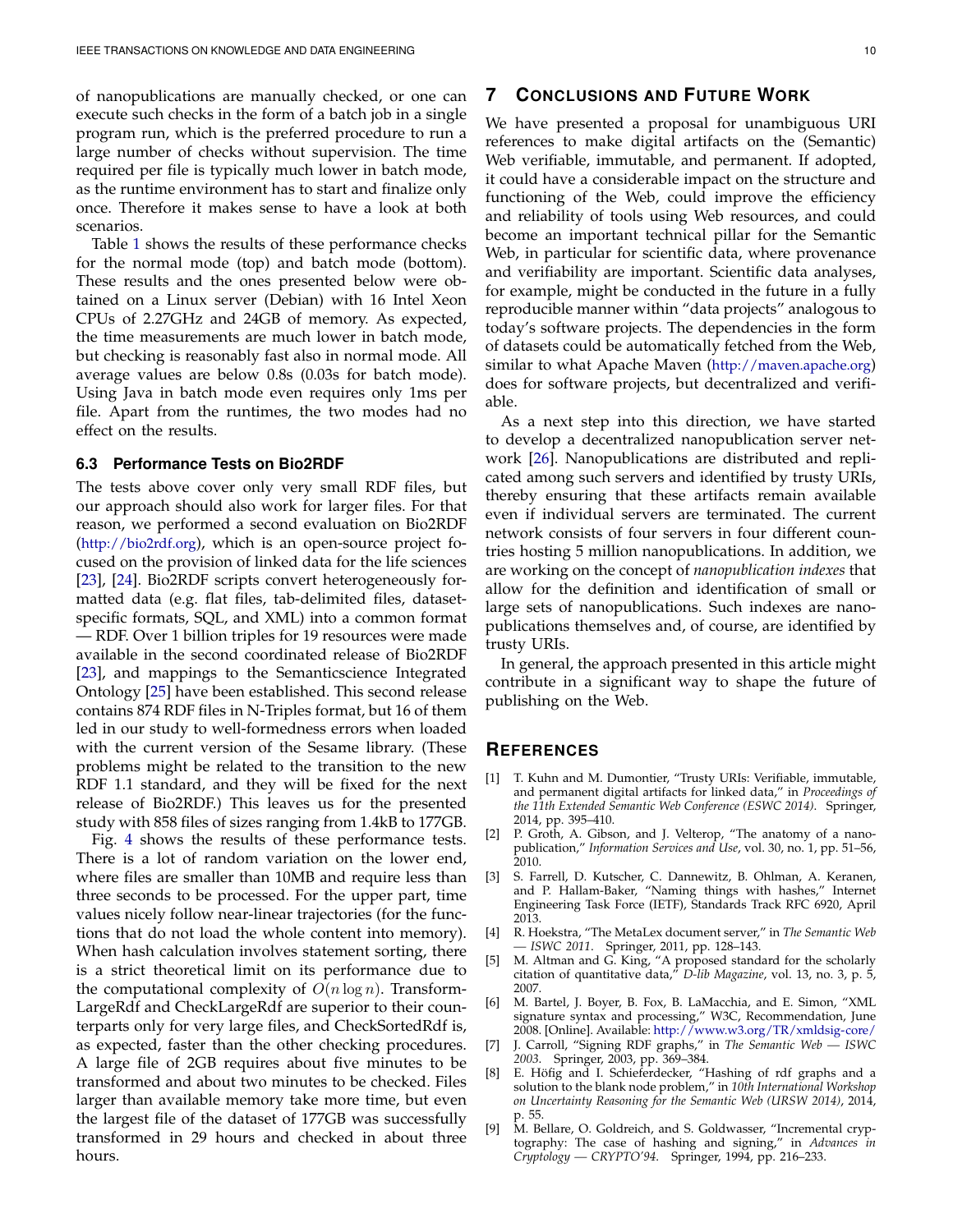

<span id="page-10-16"></span>Fig. 4. Time required for transforming (top) and checking (bottom) files versus file size for the Bio2RDF dataset. The<br>datted line aboug the available mamaxy dotted line shows the available memory.

- <span id="page-10-0"></span>[10] C. Sayers and A. Karp, "Computing the digest of an RDF graph," Mobile and Media Systems Laboratory, HP Laboratories, Palo Alto, USA, Tech. Rep. HPL-2003-235(R.1), 2004.
- <span id="page-10-1"></span>[11] R. Phan and D. Wagner, "Security considerations for incremental hash functions based on pair block chaining," *Computers & Security*, vol. 25, no. 2, pp. 131–136, 2006.
- <span id="page-10-2"></span>[12] H. Van de Sompel, R. Sanderson, H. Shankar, and M. Klein, "Persistent identifiers for scholarly assets and the web: The need for an unambiguous mapping," *International Journal of Digital Curation*, vol. 9, no. 1, pp. 331–342, 2014.
- <span id="page-10-3"></span>[13] J. McCusker, T. Lebo, C. Chang, D. McGuinness, and P. da Silva, "Parallel identities for managing open government data," *IEEE Intelligent Systems*, vol. 27, no. 3, p. 55, 2012.
- <span id="page-10-4"></span>[14] J. McCusker, T. Lebo, A. Graves, D. Difranzo, P. Pinheiro, and D. McGuinness, "Functional requirements for information resource provenance on the web," in *Provenance and Annotation of Data and Processes*. Springer, 2012, pp. 52–66.
- <span id="page-10-5"></span>[15] R. Gentleman, "Reproducible research: A bioinformatics case study," *Statistical applications in genetics and molecular biology*, vol. 4, no. 1, 2005.
- <span id="page-10-6"></span>[16] R. D. Peng, "Reproducible research in computational science," *Science*, vol. 334, no. 6060, p. 1226, 2011.
- <span id="page-10-7"></span>[17] Open Science Collaboration, "An open, large-scale, collaborative effort to estimate the reproducibility of psychological science," *Perspectives on Psychological Science*, vol. 7, no. 6, pp. 657–660, 2012.
- <span id="page-10-8"></span>[18] S. Bechhofer, D. De Roure, M. Gamble, C. Goble, and I. Buchan, "Research objects: Towards exchange and reuse of digital knowledge," in *Proceedings of the Future of the Web for Collaborative Science (FWCS2010)*. Nature Precedings, 2010.
- <span id="page-10-9"></span>[19] "Secure hash standard (SHS)," National Institute of Standards and Technology (NIST), Gaithersburg, MD, USA, Tech. Rep. FIPS PUB 180-4, March 2012. [Online]. Available: [http://csrc.nist.gov/](http://csrc.nist.gov/publications/fips/fips180-4/fips-180-4.pdf) [publications/fips/fips180-4/fips-180-4.pdf](http://csrc.nist.gov/publications/fips/fips180-4/fips-180-4.pdf)
- <span id="page-10-10"></span>[20] R. Cyganiak, D. Wood, and M. Lanthaler, "RDF 1.1 concepts and abstract syntax," W3C, Recommendation, 25 February 2014. [Online]. Available: <http://www.w3.org/TR/rdf11-concepts/>
- <span id="page-10-11"></span>[21] J. Broekstra, A. Kampman, and F. Van Harmelen, "Sesame: A

generic architecture for storing and querying RDF and RDF schema," in *The Semantic Web — ISWC 2002*. Springer, 2002, pp. 54–68.

- <span id="page-10-12"></span>[22] T. Kuhn, P. Barbano, M. Nagy, and M. Krauthammer, "Broadening the scope of nanopublications," in *Proceedings of ESWC 2013*, ser. LNCS, vol. 7882. Springer, 2013, pp. 487–501.
- <span id="page-10-13"></span>[23] A. Callahan, J. Cruz-Toledo, P. Ansell, and M. Dumontier, "Bio2RDF release 2: Improved coverage, interoperability and provenance of life science linked data," in *Proceedings of ESWC 2013*. Springer, 2013, pp. 200–212.
- <span id="page-10-14"></span>[24] F. Belleau, M. Nolin, N. Tourigny, P. Rigault, and J. Morissette, "Bio2RDF: towards a mashup to build bioinformatics knowledge systems," *Journal of Biomedical Informatics*, vol. 41, no. 5, pp. 706– 716, 2008.
- <span id="page-10-15"></span>[25] A. Callahan, J. Cruz-Toledo, and M. Dumontier, "Ontology-based querying with Bio2RDF's linked open data," *Journal of Biomedical Semantics*, vol. 4, no. Suppl 1, p. S1, 2013.
- <span id="page-10-17"></span>[26] T. Kuhn, C. Chichester, M. Dumontier, and M. Krauthammer, "Publishing without publishers: a decentralized approach to dissemination, retrieval, and archiving of data," *arXiv preprint arXiv:1411.2749*, 2014.